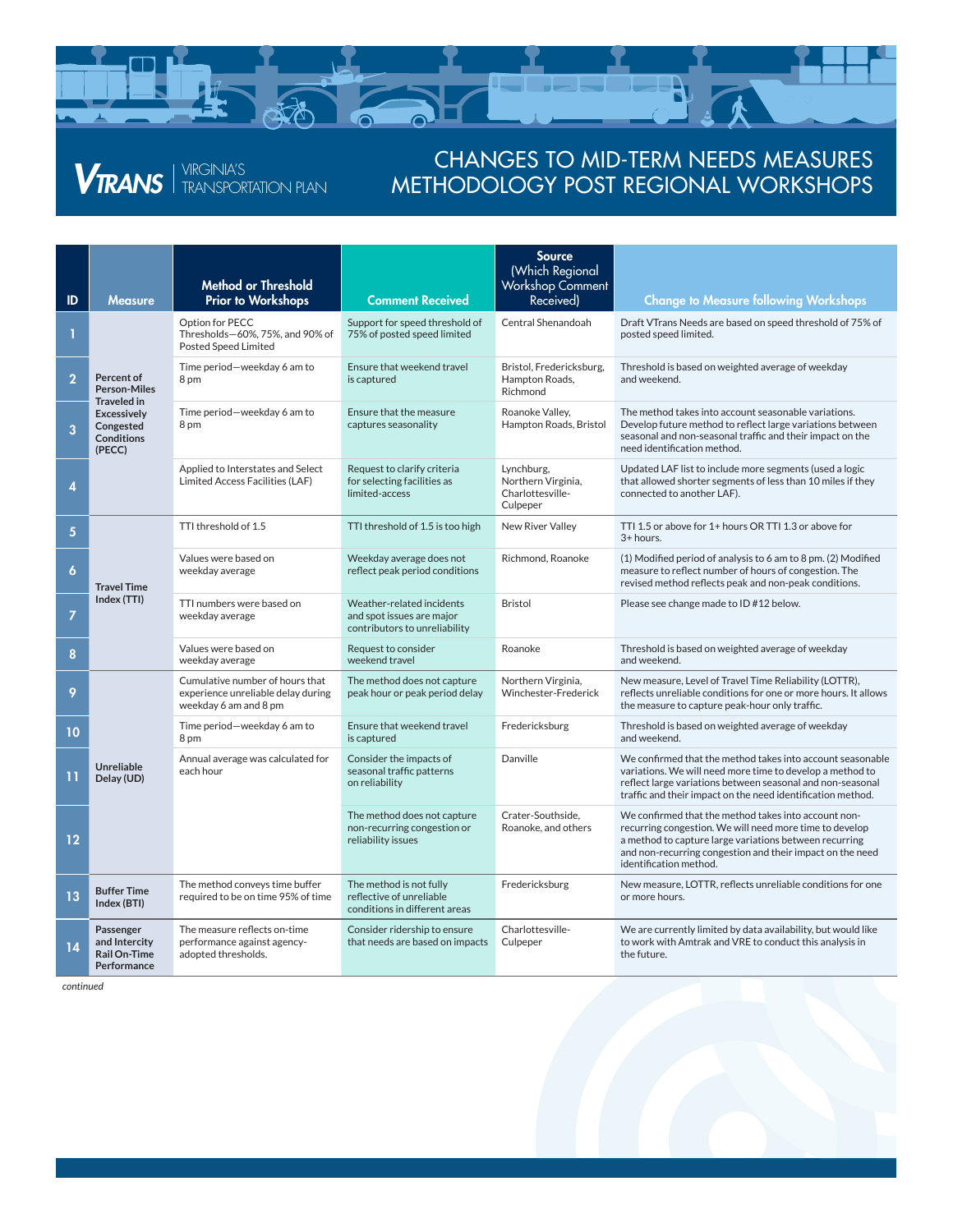

| ID | <b>Measure</b>                                                                        | <b>Method or Threshold</b><br><b>Prior to Workshops</b>                                                                                             | <b>Comment Received</b>                                                                                                                                                                             | <b>Source</b><br>(Which Regional<br>Workshop Comment<br>Received) | <b>Change to Measure following Workshops</b>                                                                                                                                 |
|----|---------------------------------------------------------------------------------------|-----------------------------------------------------------------------------------------------------------------------------------------------------|-----------------------------------------------------------------------------------------------------------------------------------------------------------------------------------------------------|-------------------------------------------------------------------|------------------------------------------------------------------------------------------------------------------------------------------------------------------------------|
| 15 | Competitive-<br>ness of Transit<br>Access to<br><b>Activity Center</b><br>for Workers | List of existing Activity Centers                                                                                                                   | <b>Requests to add Activity Centers</b>                                                                                                                                                             | Lynchburg, Hampton<br>Roads, others                               | Added several additional Activity Centers.                                                                                                                                   |
| 16 |                                                                                       | List of existing Activity Centers                                                                                                                   | Request to add airports with<br>commercial services and<br>regional hospitals                                                                                                                       | Winchester-Frederick,<br>Lynchburg                                | Added airports with commercial services and<br>regional hospitals.                                                                                                           |
| 17 |                                                                                       | Location of existing<br><b>Activity Centers</b>                                                                                                     | Concern that the locations<br>shown on the map might not be<br>accurate or precise                                                                                                                  | Hampton Roads                                                     | Reanalyzed and corrected Activity Center locations.                                                                                                                          |
| 18 |                                                                                       | Activity Center specific transit<br>access deficit was shown in three<br>different colors                                                           | Recommendation to<br>portray and describe this<br>measure differently                                                                                                                               | Roanoke                                                           | The name of this measure was changed to "Competitiveness<br>of Transit Access to Activity Centers for Workers."                                                              |
| 19 |                                                                                       | Access deficit was based on the<br>total number                                                                                                     | Recommendation to review<br>the method - different activity<br>centers need different number<br>of workers                                                                                          | Lynchburg,<br>Winchester-Frederick                                | The method was modified to normalize transit access deficit<br>by the total employment at Activity Center.                                                                   |
| 20 |                                                                                       |                                                                                                                                                     | Recommendation to review<br>data as there were some<br>unexpected results                                                                                                                           | Richmond                                                          | The analysis was redone to ensure greater accuracy.                                                                                                                          |
| 21 |                                                                                       | Access to the nearest bus stop is<br>limited to walk-only                                                                                           | Concern that the method does<br>not reflect trip-chaining where<br>a user might rely on micro<br>transit or access to park and<br>ride facilities                                                   | Hampton Roads                                                     | Additional work is required to develop tools and methods<br>to reflect trip chains involving park and ride facilities, micro<br>transit and other emerging mobility options. |
| 22 | Non-motorized<br>Access to<br><b>Activity</b><br><b>Centers for</b><br><b>Workers</b> | Walk and bike buffer around<br><b>Activity Centers</b>                                                                                              | Request to include non-<br>motorized access to transit                                                                                                                                              | Northern Virginia                                                 | Non-motorized access to fixed-guideway and fixed-route<br>transit service was included.                                                                                      |
| 23 | <b>Transit Access</b><br>for Equity<br><b>Emphasis Areas</b>                          | Disadvantaged block groups were<br>identified where any one of the<br>three conditions were met: (1) age;<br>(2) income; and, (3) disability status | The term "disadvantaged"<br>does not accurately convey the<br>measure results                                                                                                                       | Northern Virginia                                                 | The measure name was changed to $-$ "Transit Access for<br><b>Equity Emphasis Areas."</b>                                                                                    |
| 24 |                                                                                       | Bus stop within 1/4 mile from the<br><b>Block Group Centroid</b>                                                                                    | The method, block group<br>centroid, does not accurately<br>capture transit access for<br>irregular shaped block groups                                                                             | Northern Virginia                                                 | The method for identification of such population was<br>changed - half of the block group has to be outside the 1/4-mile<br>access to bus stop.                              |
| 25 |                                                                                       | Disadvantaged populations<br>based on the following three<br>criteria: (1) age; (2) income; and,<br>(3) disability status                           | Recommendation to:<br>(1) include minority and<br>Limited English Proficient (LEP)<br>populations; and, (2) review<br>Metropolitan Washington<br><b>Council of Government's</b><br>(MWCOG's) method | Northern Virginia                                                 | The method was changed to include Minority/Hispanic<br>and LEP populations. It is now more aligned with<br>MWCOG's method.                                                   |
| 26 |                                                                                       | Bus stop within 1/4 mile from the<br><b>Block Group Centroid</b>                                                                                    | Criteria for areas served does<br>not take into account the<br>quality of transit service offered                                                                                                   | Fredericksburg                                                    | We are currently limited by data availability and consistency,<br>but would like to work with DRPT and transit service<br>providers to develop a method for future work.     |
| 27 |                                                                                       | Disadvantaged block groups were<br>identified where any one of the<br>three conditions were met: (1) age;<br>(2) income; and, (3) disability status | Recommendation to include<br>concentration, not just presence<br>of one criteria                                                                                                                    | Charlottesville-<br>Culpeper                                      | The method was changed to an index that takes into account<br>the concentration of populations.                                                                              |

*continued*